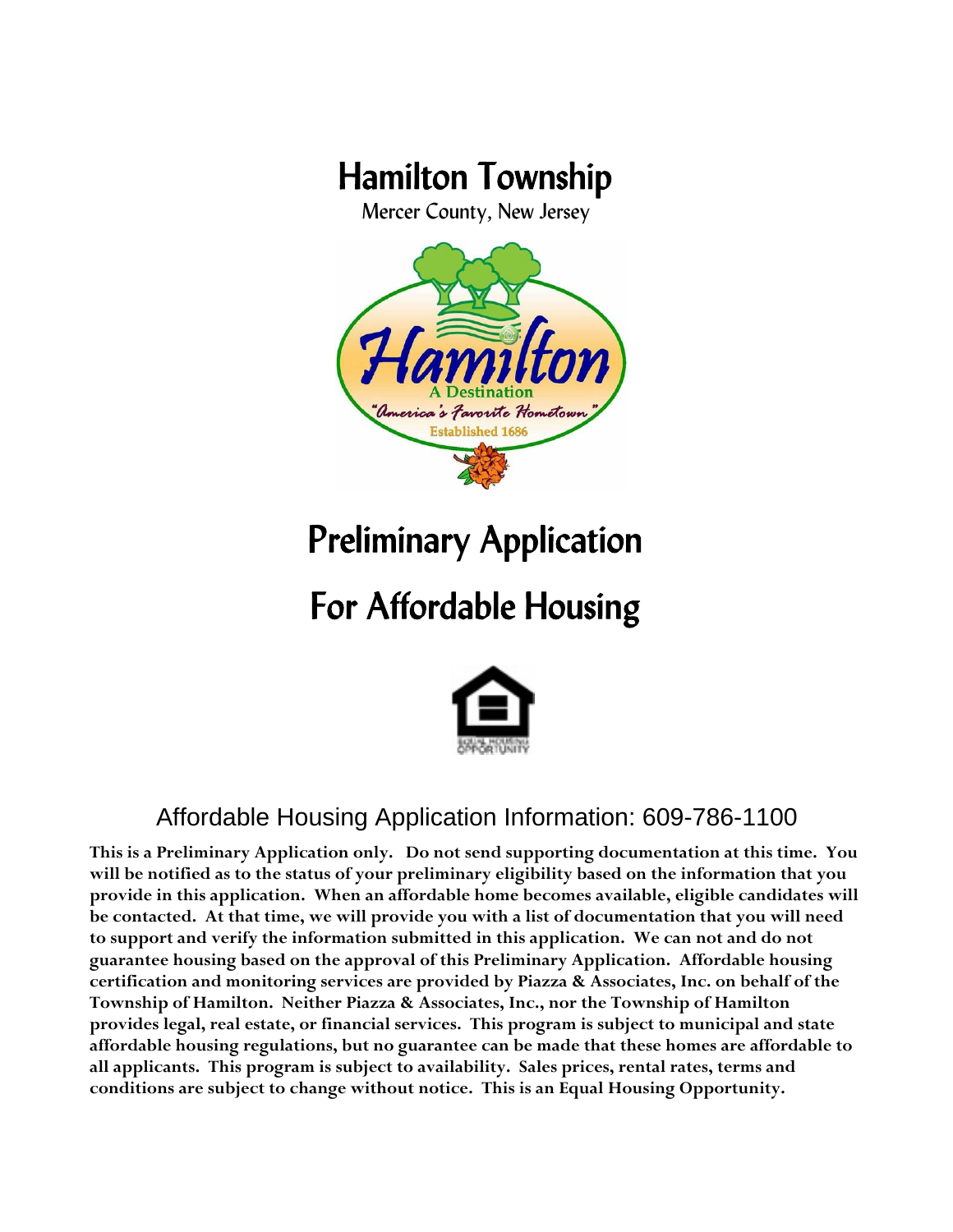## Affordable Housing Policies and Requirements

## Hamilton Township Mercer County, New Jersey

This is an equal housing opportunity. Federal law prohibits discrimination against any person making application to buy or rent a home with regard to race, color, national origin, religion, sex, familial status, and disability. State law prohibits discrimination on the basis of race, creed, color, national origin, ancestry, nationality, marital or domestic partnership or civil union status, sex, gender identity or expression, disability, affectional or sexual orientation, family status or source of lawful income or source of lawful rent payment. Piazza & Associates, Inc. complies with all provisions of the New Jersey Law Against Discrimination ("LAD") N.J.S.A. 10:5-1 to -49 as applicable to any real property or for any program related to real property Piazza & Associates, Inc. administers in New Jersey. Any person who believes a violation of the LAD has occurred may contact the New Jersey Division on Civil Rights at 866-405-3050 or 973-648-2700 or online at www.NJCivilRights.gov.

- { Priority is given to household sizes appropriate to the number of bedrooms. Preference may be given to applicants who live or work in Mercer, Monmouth or Ocean Counties.
- $\bullet$  This affordable housing must be the intended primary residence of the applicant. All household members who intend to reside at the affordable home must be listed in the Preliminary Application. If changes in household composition occur during the application process the applicant is required to notify Piazza & Associates, Inc. and the management office in writing, immediately.
- { Applications must be truthful, complete and accurate. Any false statement makes the application null and void, and subjects the applicant to penalties imposed by law. After the submission of a Final Application, any change to the applicant's sources of income or household size may void the application and require the applicant to reapply to the program.
- $\blacklozenge$  Annual Income includes, but is not limited to, salary or wages, alimony, child support, social security benefits, unemployment benefits, pensions, business income, and actual or imputed earnings from assets (which include bank accounts, certificates of deposit, stocks, bonds, or other securities), and real estate.
- { If you own a home in which you are currently residing and which you intend to sell prior to living in an affordable home, compute your income from this asset by taking the market value of your home, subtracting the current principal of your mortgage, and multiply the balance by 2%. Income from other real estate holdings is determined by the actual income you receive from the asset (less expenses, but not less your mortgage payment).
- $\blacklozenge$  Sales properties are owned by private individuals. The purchase of these affordable homes constitutes a transaction between the income eligible buyer and the seller. The price is subject to applicable regulations. We do not provide mortgage financing, which is the sole responsibility of the buyer, who must demonstrate the ability to secure such financing as may be necessary to purchase an affordable home as set forth by program restrictions.
- { Rental properties are owned and operated by private landlords, who will set forth additional requirements, including, but not limited to credit worthiness, rental history, identification, occupancy guidelines, a lease agreement and security deposit. Once leased, rents will NOT be adjusted to accommodate fluctuations in household income. Rental rate increases may occur annually, but are subject to limitations set forth by the State of New Jersey.
- { Specific documentation to verify income and assets will be required at a later date, during the final portion of the application process. Neither the Township of Hamilton, nor Piazza & Associates, Inc., can guarantee that any low- or moderate- income home will be affordable to any specific applicant. Contact us if you need assistance.

DO NOT SEND SUPPORTING DOCUMENTATION WITH THIS APPLICATION.

Please detach the application form and mail to:

**Piazza & Associates, Inc.**



201 Rockingham Row - Princeton, NJ 08540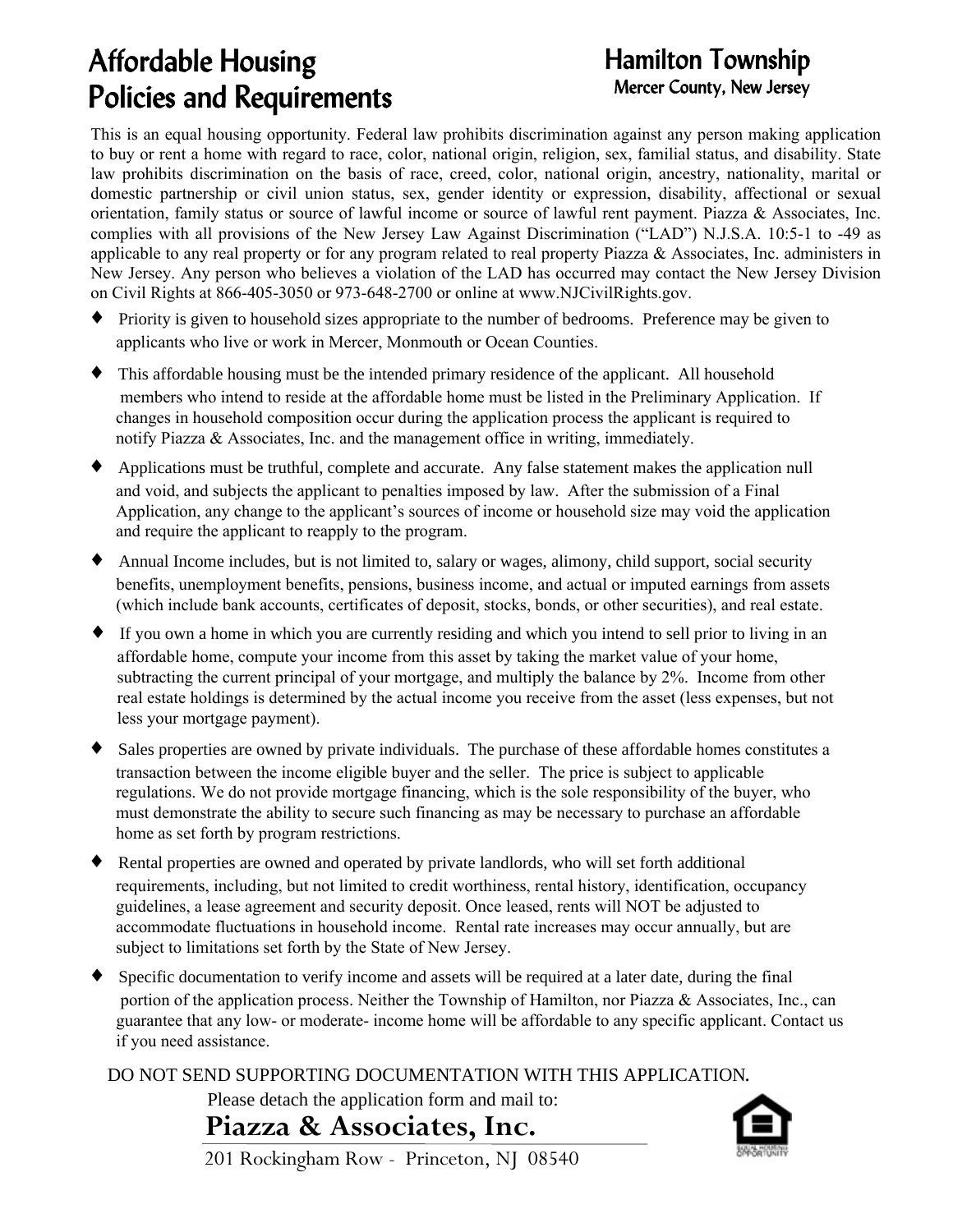## Preliminary Application **Algebra 2 State Hamilton Township** for Affordable Housing The Mercer County, New Jersey



### **A. Head of Household Information**

| Last Name: $\frac{1}{\sqrt{1-\frac{1}{2}} \cdot \frac{1}{2}}$ |               |
|---------------------------------------------------------------|---------------|
|                                                               |               |
|                                                               |               |
|                                                               |               |
| City:                                                         | State: $ZIP:$ |

**B. Household Composition and Income (List ALL sources of income, including, but not limited to Salary, Dividends, Social Security, Child Support, Alimony & Pensions. DO NOT include income from Assets listed in Section C.)**

| Full Name (First, Middle & Last)<br>List everyone who will occupy the affordable home. | <b>Relation To</b> | Date of Birth | <b>Sex</b> | <b>Gross Annual Income</b> |
|----------------------------------------------------------------------------------------|--------------------|---------------|------------|----------------------------|
| #1                                                                                     | Head of Household  |               |            |                            |
| #2                                                                                     |                    |               |            |                            |
| #3                                                                                     |                    |               |            |                            |
| #4                                                                                     |                    |               |            |                            |
| #5                                                                                     |                    |               |            |                            |
| #6                                                                                     |                    |               |            |                            |

**The total number of members in this household is: \_\_\_\_\_\_** The number of members in this household who are 55 years or older is: **Do you require a handicap-accessible apartment?: \_\_\_\_\_\_**

**Do you currently receive Section 8 Rental Assistance?:** 

**C. Assets (Bank Accounts, Cert. of Deposit, Mutual Funds, Real Estate, Etc. If you own the home in which you live, clearly indicate BOTH the market value & your equity in the home Your equity equals the market value less any outstanding mortgage principal.)**

| <b>Type of Asset</b> | <b>Current Market</b><br><b>Value of Asset</b> | <b>Estimated</b><br><b>Annual Income</b> | <b>Interest</b><br>Rate |               |
|----------------------|------------------------------------------------|------------------------------------------|-------------------------|---------------|
|                      |                                                |                                          |                         | $\%$          |
|                      |                                                |                                          |                         | $\frac{0}{0}$ |
|                      |                                                |                                          |                         | $\%$          |
|                      |                                                |                                          |                         | $\%$          |

**F. Important Information (Must be signed by everyone over the age of 18.)**

| I(We) hereby authorize the Township of Hamilton, Piazza & Associates, Inc., the         |  |  |  |  |
|-----------------------------------------------------------------------------------------|--|--|--|--|
| landlords, their agents and/or employees to obtain information regarding the status of  |  |  |  |  |
| my(our) credit, and to check the accuracy of any and all statements and                 |  |  |  |  |
| representations made in this application. I(We) certify that all information in this    |  |  |  |  |
| application is accurate, complete and true. I(We) understand that if any statements     |  |  |  |  |
| made are willingly false, the application is null and void, and I(we) may be subject to |  |  |  |  |
| penalties imposed by law. THIS APPLICATION IS VOID IF NOT SIGNED.                       |  |  |  |  |
| Signed:<br>Date:                                                                        |  |  |  |  |
| Signed:<br>Date:                                                                        |  |  |  |  |

### **D. Current Situation**

Do you currently own your home? " Yes

 $\Box$  No

Do you have a mortgage?

- $\Box$  No
- $\Box$  Yes: Please list the Equity in your home in Sect. "C"

### **E. Preferences**

Check all that apply.

### **Rent or Buy?**

- $\hfill\Box$  Purchase New
- $\Box$  Purchase Existing
- □ Rent

### **Number of Bedrooms**

No. of Bedrooms (limited by household size):

- $\Box$  One?
- $\Box$  Two?
- $\Box$  Three?